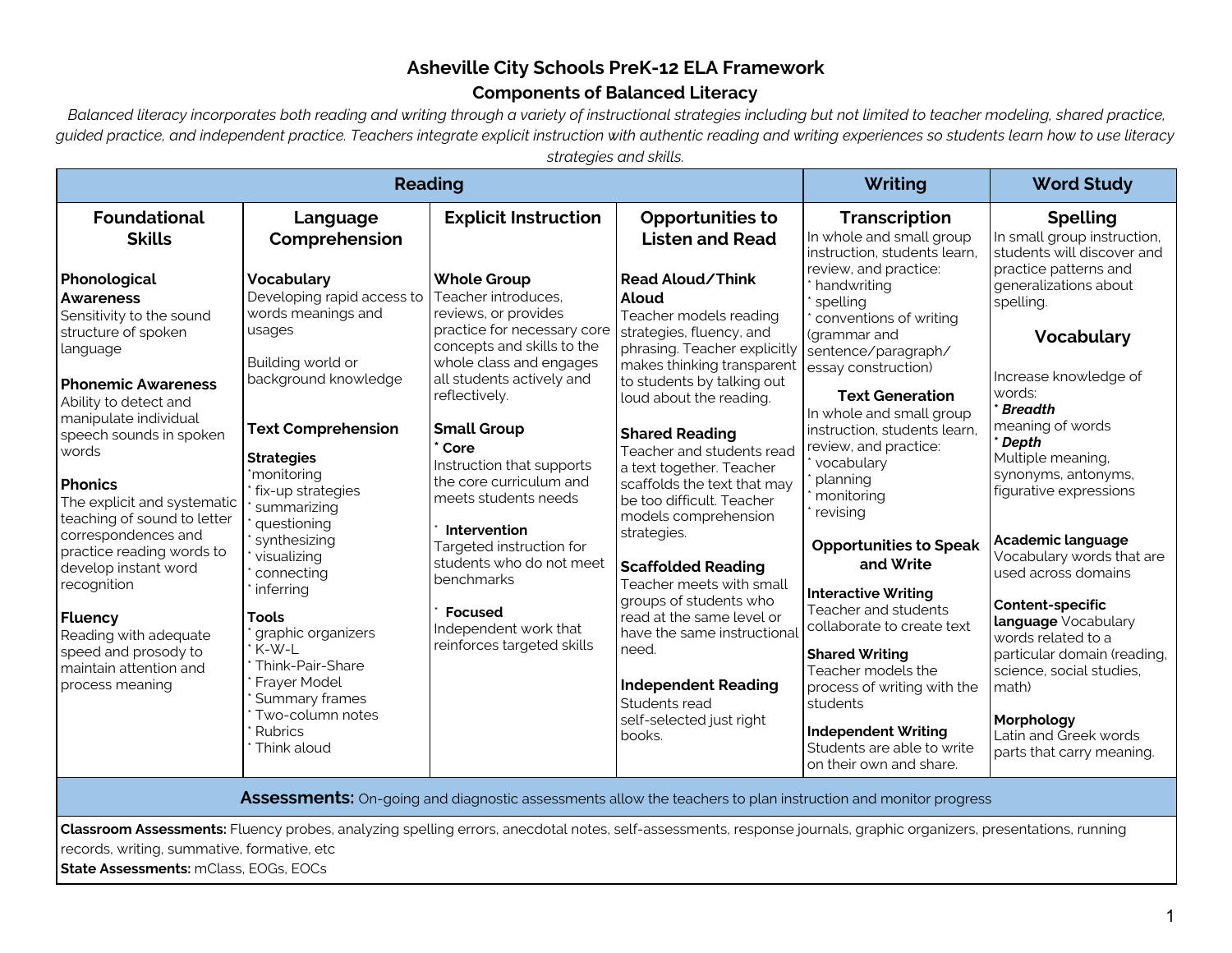## **PreK ACS ELA Framework: Components of Early Literacy**

### **NC Foundations for Early Learning and Development**

#### **Foundations for Reading- Language Development and Communication Goals:**

Goal LDC-8: Children develop interest in books and motivation to read.

Goal LDC-9: Children comprehend and use information presented in books and other print media.

Goal LDC-10: Children develop book knowledge and print awareness.

Goal LDC-11: Children develop phonological awareness.

Goal LDC-12: Children develop knowledge of the alphabet and the alphabetic principle.

| <b>Daily Components of Literacy</b>  | <b>Instructional Format</b> | <b>Suggested</b><br><b>Instructional</b><br><b>Minutes</b> | <b>Instructional Practices</b>                                                                                                                                               |
|--------------------------------------|-----------------------------|------------------------------------------------------------|------------------------------------------------------------------------------------------------------------------------------------------------------------------------------|
| Read Aloud                           | Large or small group        | 10-15 minutes                                              | Model and demonstrate the behaviors                                                                                                                                          |
| Whole Group (Pre Literacy<br>skills) | Large group                 | 10-15 minutes                                              | of good readers<br>Activate prior knowledge and make<br>2.<br>connections to learning                                                                                        |
| Learning Centers                     | Student-directed            | 2 hours                                                    | Scaffold questions to promote deeper<br>thinking                                                                                                                             |
| Small Group                          | Small group                 | 10-15 minutes                                              | Explore important ideas and build<br>new vocabulary                                                                                                                          |
| Routines and Transitions             | On-going                    | On-going                                                   | Prompt students to listen and<br>respond to feedback<br>Provide opportunities for students to<br>6.<br>explain their ideas<br>Develop social skills and emotional<br>control |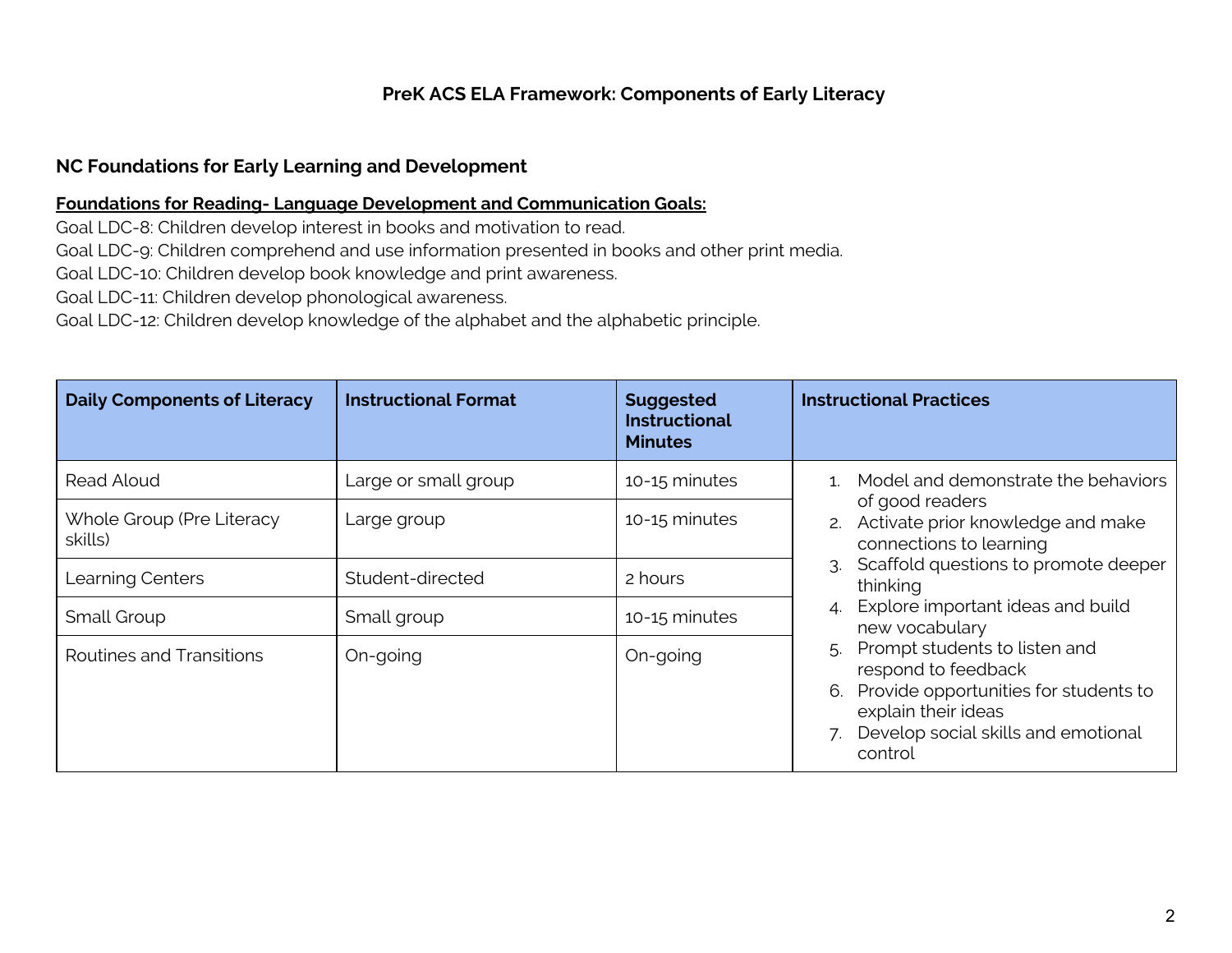# **K-8 ACS ELA Framework**

| <b>DAILY COMPONENTS OF LITERACY</b>                                                                                                                                                                                                                                                                                                                                                                                                                                        | <b>RESPONSIBLE</b><br><b>PARTY</b>                                                                  | <b>INSTRUCTIONAL</b><br><b>FORMAT</b>                     | <b>SUGGESTED</b><br><b>INSTRUCTIONAL</b><br><b>MINUTES</b>                                                                                                                | <b>INSTRUCTIONAL PRACTICES</b>                                                                                                                                                                                                                                                                                                                                                                                                                                                                                                                                                                                                                                                                                                                                                                 |
|----------------------------------------------------------------------------------------------------------------------------------------------------------------------------------------------------------------------------------------------------------------------------------------------------------------------------------------------------------------------------------------------------------------------------------------------------------------------------|-----------------------------------------------------------------------------------------------------|-----------------------------------------------------------|---------------------------------------------------------------------------------------------------------------------------------------------------------------------------|------------------------------------------------------------------------------------------------------------------------------------------------------------------------------------------------------------------------------------------------------------------------------------------------------------------------------------------------------------------------------------------------------------------------------------------------------------------------------------------------------------------------------------------------------------------------------------------------------------------------------------------------------------------------------------------------------------------------------------------------------------------------------------------------|
| Reading                                                                                                                                                                                                                                                                                                                                                                                                                                                                    |                                                                                                     |                                                           |                                                                                                                                                                           |                                                                                                                                                                                                                                                                                                                                                                                                                                                                                                                                                                                                                                                                                                                                                                                                |
| <b>Interactive Read Aloud</b>                                                                                                                                                                                                                                                                                                                                                                                                                                              | Teacher driven                                                                                      | Whole Group                                               | K-2: 10-20 Minutes<br>3-5: 10-15 Minutes<br>6-8: 10-15 Minutes                                                                                                            | Select various genres to<br>Model Think Aloud<br>Model use of reading strategies<br>Model fluent reading<br>Facilitate discussion (Turn and Talk)<br>Build background knowledge                                                                                                                                                                                                                                                                                                                                                                                                                                                                                                                                                                                                                |
| Mini Lesson<br>Present objective<br>$\bullet$<br>Make connections to previous<br>$\bullet$<br>learning<br>Build/connect to background<br>$\bullet$<br>knowledge<br>Introduce and model<br>$\bullet$<br>strategies/skills<br>Explain rationale for strategy/skill<br>$\bullet$<br>Elicit student feedback<br>$\bullet$                                                                                                                                                      | Teacher driven                                                                                      | Whole Group                                               | $K-2$ : 8-10 Minutes<br>3-5: 10-15 Minutes<br>6-8: 10-20 Minutes                                                                                                          | <b>Anticipation Guides</b><br>Quick Writes<br>Think/Pair/Share<br>Think Aloud<br>Student/Teacher led discussions<br><b>Shared Mentor Texts</b>                                                                                                                                                                                                                                                                                                                                                                                                                                                                                                                                                                                                                                                 |
| Independent/Small Group<br><b>Practice</b><br><b>Independent Practice</b><br>$\bullet$ Students independently apply<br>comprehension strategies/skills.<br>Monitor student progress using<br>$\bullet$<br>conferences and reteach as<br>necessary.<br><b>Small Group Practice</b><br><b>Guided Reading groups</b><br>$\bullet$<br>Strategy/comprehension<br>groups<br>Provide differentiated instruction<br>$\bullet$<br>based on student data and<br>instructional needs. | Independent<br>Practice:<br><b>Student Driven</b><br>Small group<br>practice:<br><b>Teacher Led</b> | Groupings based<br>on assessment<br>data/student<br>needs | <b>Small Group:</b><br><b>Rotation Time</b><br>K-2: 8-10 Minutes<br>3-5: 10-20 Minutes<br>6-8:10-20 Minutes<br>**All groups are typically<br>happening<br>simultaneously. | <b>Independent Practice</b><br>Independent Reading<br>$\bullet$<br>O Student independent reading level text<br><b>Listening Center</b><br>$\circ$<br>O Partner Read<br><b>Teacher Led Conferencing</b><br>Literature circles/Book clubs<br>$\bullet$<br><b>Small Group Practice</b><br>Use of leveled texts and grade level text<br>$\bullet$<br>Reading comprehension strategies<br>Vocabulary strategies<br>Word study<br>$\bullet$<br>Collaborative Work<br>$\bullet$<br><b>Guided Reading</b><br>• Differentiated instruction using leveled text. Grouping is<br>flexible based on student needs and data.<br><b>Strategy Groups</b><br>Provides explicit skill or strategy instruction based on<br>student needs and data. Student grouping is flexible and<br>not limited to book level. |
| <b>Lesson Close</b><br>Utilize formative assessments to<br>$\bullet$<br>inform instruction                                                                                                                                                                                                                                                                                                                                                                                 | <b>Teacher Driven</b>                                                                               | Whole group                                               | K-8: 5-7 minutes                                                                                                                                                          | Exit tickets<br><b>Anticipation Guides</b><br>Reflections                                                                                                                                                                                                                                                                                                                                                                                                                                                                                                                                                                                                                                                                                                                                      |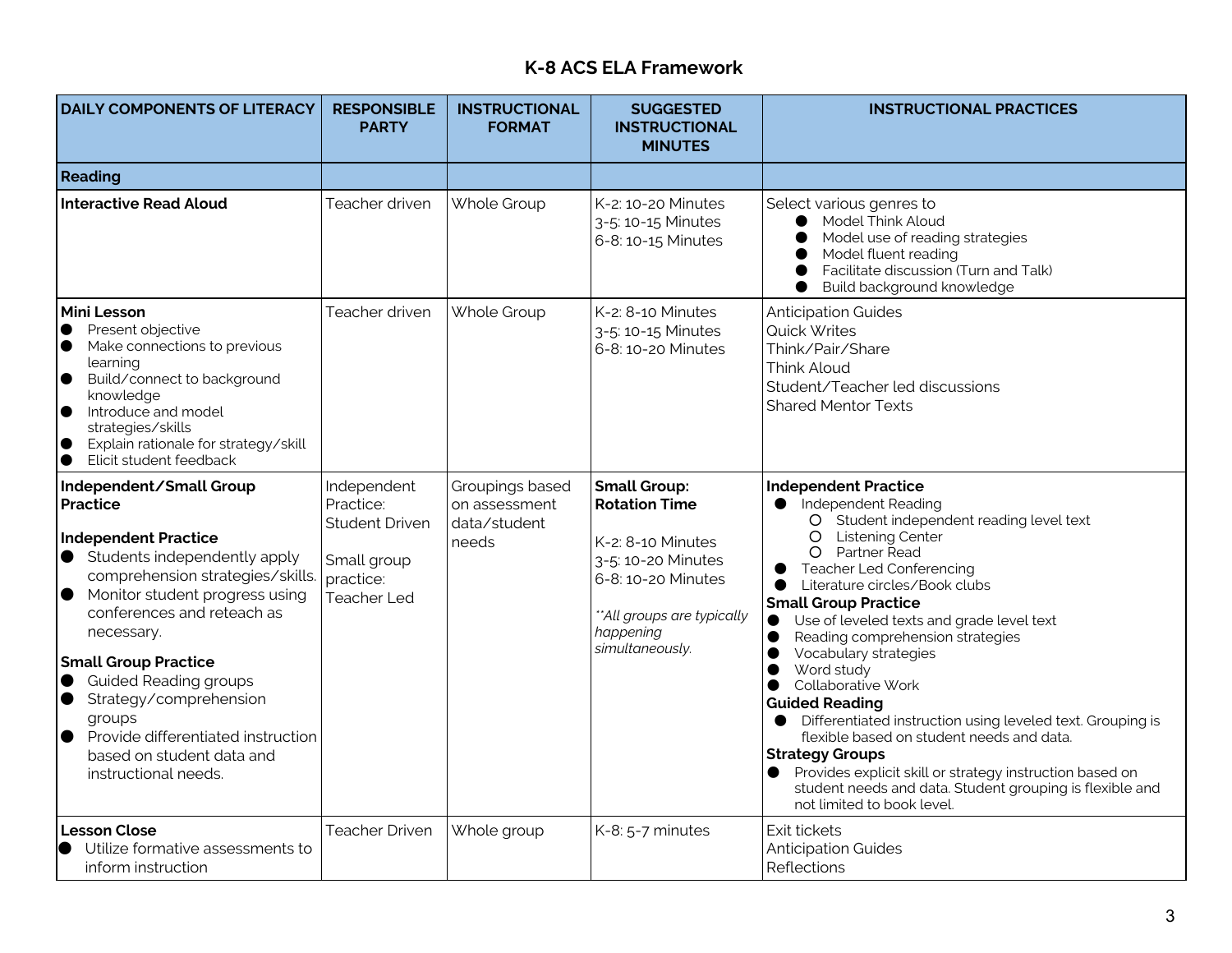| <b>Vocabulary</b>                                                                                                                                                                                                                                                                                                                                             |                                      |                            |                                                                                                                                                                       |                                                                                                                                                                                                                                                                                                                           |
|---------------------------------------------------------------------------------------------------------------------------------------------------------------------------------------------------------------------------------------------------------------------------------------------------------------------------------------------------------------|--------------------------------------|----------------------------|-----------------------------------------------------------------------------------------------------------------------------------------------------------------------|---------------------------------------------------------------------------------------------------------------------------------------------------------------------------------------------------------------------------------------------------------------------------------------------------------------------------|
| <b>Academic Vocabulary</b>                                                                                                                                                                                                                                                                                                                                    | <b>Teacher Driven</b>                | Small or Whole<br>Group    | K-8: 10-15 minutes                                                                                                                                                    | Direct instruction of groups of words generated in the<br>following ways:<br>● Within common text<br>Tier 2 or Tier 3 vocabulary<br>Greek and Latin roots<br>$\bullet$<br>Instructional Tools:<br>Frayer model<br>$\bullet$<br>New to known charts<br>$\bullet$<br>List/group/label<br>Generative sentences<br>Word walls |
| Writing                                                                                                                                                                                                                                                                                                                                                       |                                      |                            |                                                                                                                                                                       |                                                                                                                                                                                                                                                                                                                           |
| <b>Mini Lesson</b><br>Model writing strategies<br>$\bullet$<br>Provide Instruction on:<br>O Informational Writing<br>O Narrative Writing<br>O Persuasive Writing<br>O Writer's Craft<br>Pre-Writing/Planning<br>O<br>Revising and Editing<br>$\circ$<br>Language Standards<br>O                                                                               | <b>Teacher Driven</b>                | Whole group                | K-8: 8-10 Minutes                                                                                                                                                     | Think Aloud<br>Graphic organizers<br>Collaborative Work: Student/Student or Student/Teacher<br>Writing notebooks<br>Writing samples<br>May include:<br>Shared/Interactive Writing<br>Teacher as scribe<br>Discussion of writing examples<br>"Share the pen" with students<br>Model self-monitoring                        |
| Independent/Small Group<br><b>Practice</b><br><b>Small Group Writing</b><br>Small groups to provide<br>differentiated writing<br>instruction<br>Planning<br>Revising<br>Editing<br><b>Independent Writing</b><br>Students independently<br>complete writing tasks.<br>Monitor student progress<br>$\bullet$<br>using conferences and<br>reteach as necessary. | Teacher/<br>Student<br>Collaboration | Small Group<br>Independent | <b>Small Group Rotation</b><br><b>Time</b><br>10-15 minutes<br><b>Independent Writing</b><br>20-30 Minutes<br>**All groups are typically<br>happening simultaneously. | Collaborative Work: Student/Student or Student/Teacher<br>Writing notebooks<br><b>Rubrics</b><br>Graphic organizers<br>Provide Instruction on:<br>Writer's Craft<br>Pre-Writing/Planning<br>Drafting<br>Revising<br>Editing/Conventions/Grammar<br>Publishing<br>Graphic organizers<br>Teacher notes<br>Rubrics           |